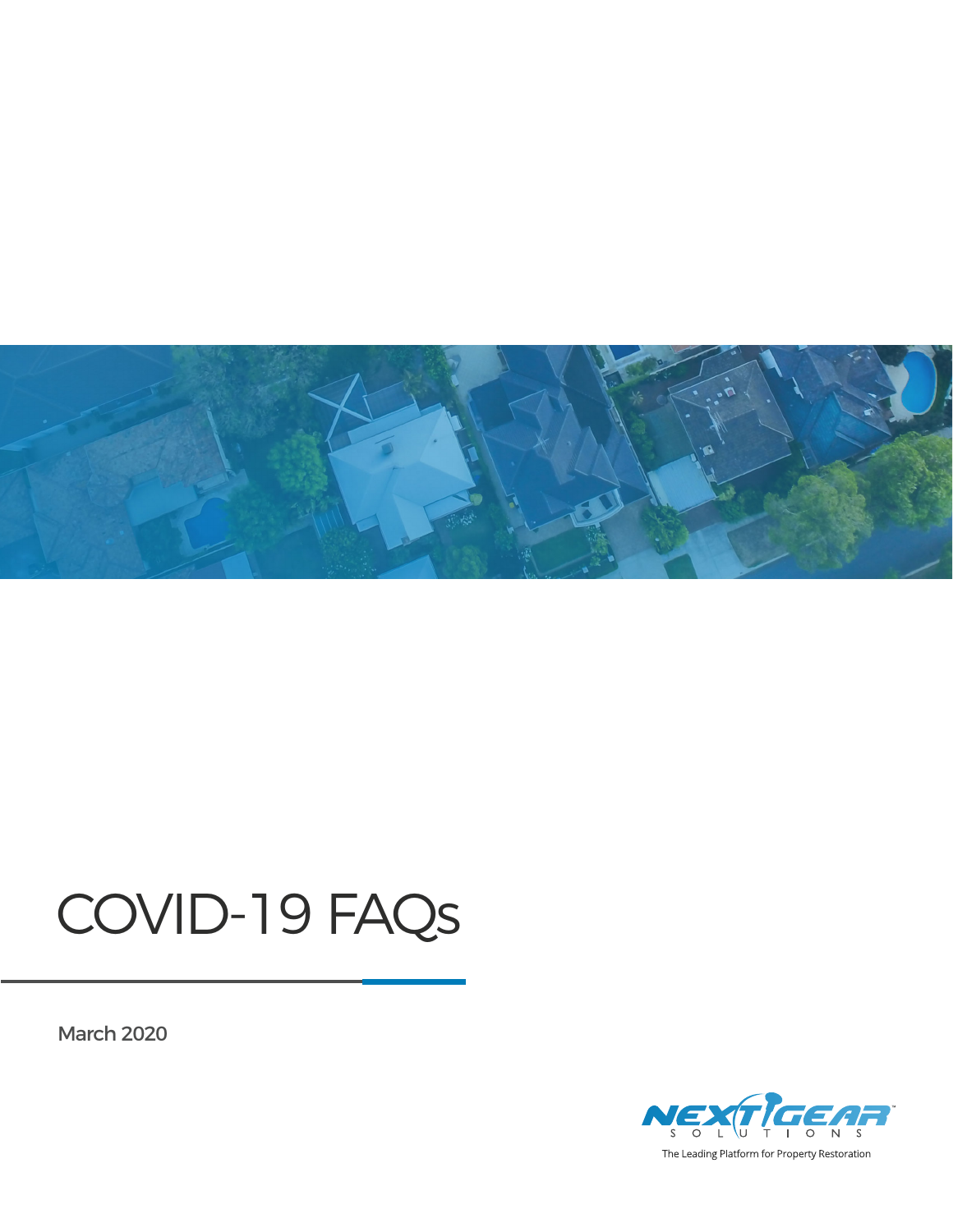



- Is an AFD (e.g., HEPA filter, Negative Air Machine, Air Filtration Device) required during decontamination of COVID-19? **Q:**
- Consult the current recommendations from RIA and the IICRC regarding what equipment should be used for COVID-19 Disinfection Services. The link to the document can be found in our Help & Training tab. **A:**
- Are insurance companies screening their clients to determine if someone in the home or building has tested positive for COVID-19? **Q:**
- Some insurance companies are sharing information if they are aware of an individual at the project site that has or is suspected of having COVID-19. The policies of each insurance carrier vary and are changing as new information becomes available. **A:**
- **Q:** Can we use Hydroxyl Generators against COVID-19?
- Consult the Environmental Protection Agency (EPA) Emerging Pathogens list, also referred to as List N. It can be found here: [https://www.epa.gov/pesticide-registration/](https://www.epa.gov/pesticide-registration/list-n-disinfectants-use-against-sars-cov-2) [list-n-disinfectants-use-against-sars-cov-2](https://www.epa.gov/pesticide-registration/list-n-disinfectants-use-against-sars-cov-2)  **A:**
- How will the guidelines affect us when TPA programs / carriers do not pay for AFD or even for PPE? **Q:**
- The recommendations from the IICRC and RIA should be shared with any organization that is not allowing the use of personal protection equipment. Find the link to the recommendations in our Help & Training tab. **A:**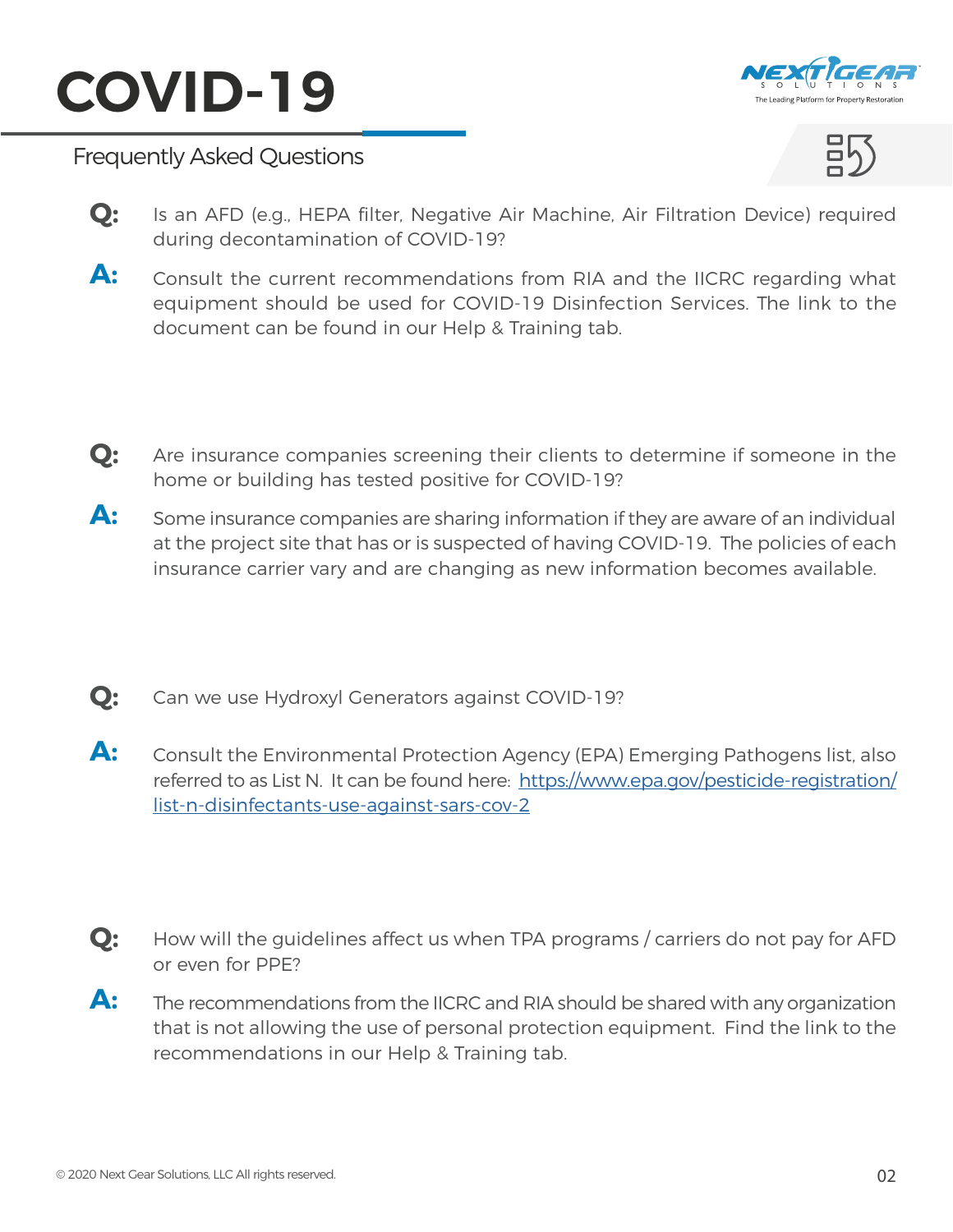



- Is there specific liability insurance / pollution insurance coverage for companies offering cleaning / disinfectant application services for COVID-19? Our carrier is now requiring a special endorsement they magically created at the beginning of the week, stating our policy was a "silent" policy on viruses. **Q:**
- It is highly recommended you discuss your insurance with your broker or insurance provider. They will understand best what coverage you currently have and any limitations you need to be aware of. **A:**
- We have had clients mislead, misinform and even fail to disclose to our attending crews that someone in their premises is under quarantine; self-isolated(just back from international travel) even though we have done our best to ask these questions in advance. Suggestions or recommendations on handling this challenge? **Q:**
- These questions are being considered by the group of individuals that prepared the RIA and IICRC suggested practices to determine what can be recommended. At this time, at a minimum, use the personal protection that is suggested in that document. You can find the recommendations on our Help & Training tab. **A:**
- I notice that the term you are using is "disinfecting" and we also always hear the term "sanitizing" from others as well. Which is the appropriate term to utilize in our communication, both verbal and written? **Q:**
- As it relates to COVID-19, the appropriate terminology would be 'disinfect,' disinfectant,' and 'disinfecting.' **A:**
- **Q:** Do Hydroxyls kill virus?
- Consult the emerging pathogens list from the Environmental Protection Agency, also commonly referred to as List N, for any information on products that should be used for COVID-19. The list can be found here: [https://www.epa.gov/pesticide](https://www.epa.gov/pesticide-registration/list-n-disinfectants-use-against-sars-cov-2 )[registration/list-n-disinfectants-use-against-sars-cov-2](https://www.epa.gov/pesticide-registration/list-n-disinfectants-use-against-sars-cov-2 )  **A:**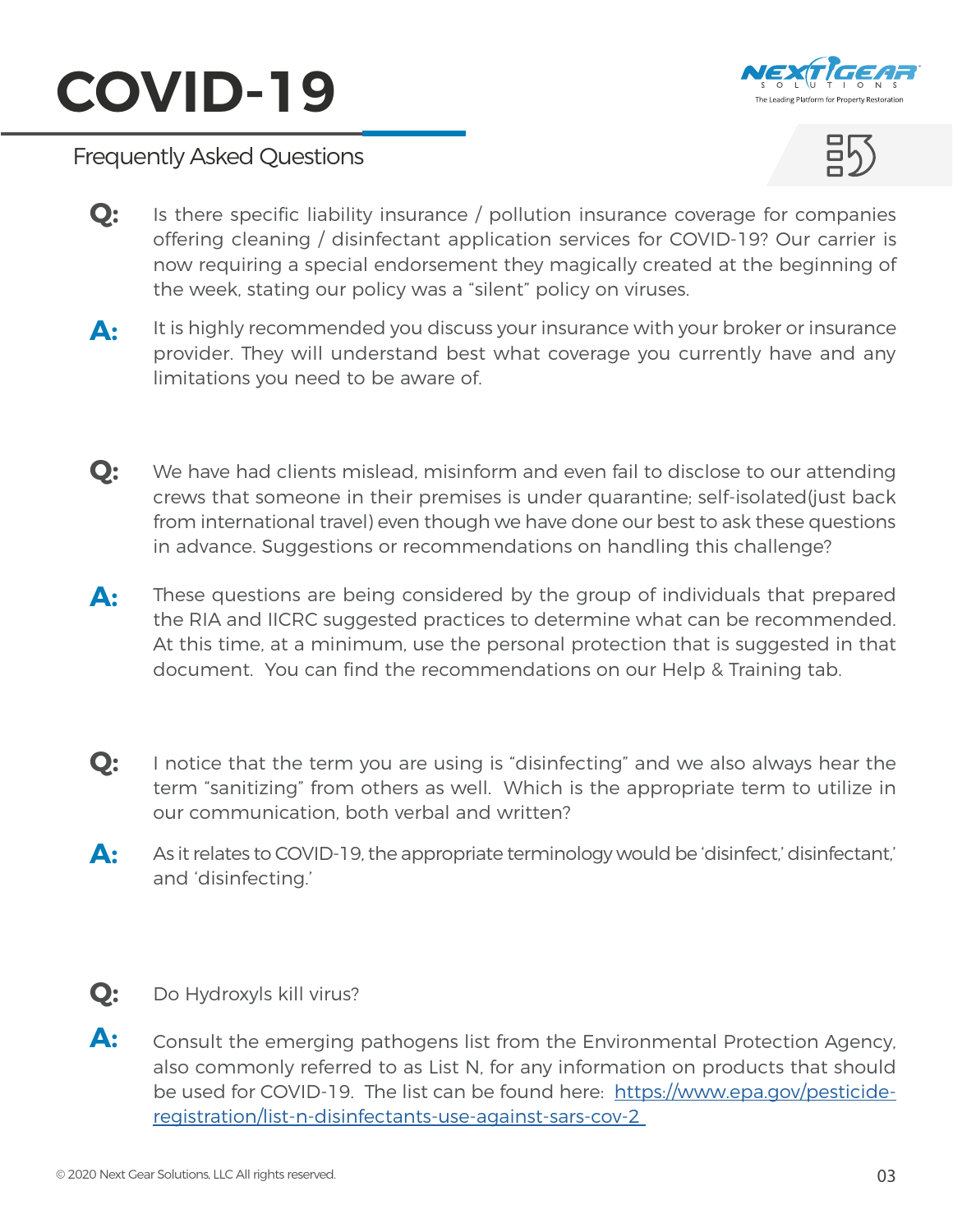



- Can drying equipment truly be decontaminated between jobs? Is it a concern? Such as an AFD, it seems it would have to be totally disassembled. **Q:**
- An option for increasing the likelihood of disinfecting equipment, in addition to the standard steps that you would take for cleaning equipment after use in a Category 2 or 3 project, is quarantine of equipment for the amount of time recommended by the CDC or WHO relative to the amount of time the SARS-CoV-2 virus can survive on the surfaces the equipment is comprised of. **A:**
- **Q:** What is the recommended dwell time when cleaning COVID-19?
- Follow the product label for appropriate dwell time based on the surface and organism type. Also ensure the product is listed by the Environmental Protection Agency on List N, or the Emerging Pathogens List, found here: [https://www.epa.](https://www.epa.gov/pesticide-registration/list-n-disinfectants-use-against-sars-cov-2) [gov/pesticide-registration/list-n-disinfectants-use-against-sars-cov-2](https://www.epa.gov/pesticide-registration/list-n-disinfectants-use-against-sars-cov-2)  **A:**
- **Q:** Would P100 filters protect you from COVID-19?
- The following guidance is available from OSHA regarding respiratory protection: "When disposable N95 filtering face-piece respirators are not available, consider using other respirators that provide greater protection and improve worker comfort. Other types of acceptable respirators include: a R/P95, N/R/P99, or N/R/P100 filtering face-piece respirator; an air-purifying elastomeric (e.g., half-face or full-face) respirator with appropriate filters or cartridges; powered air purifying respirator (PAPR) with high-efficiency particulate arrestance (HEPA) filter; or supplied air respirator (SAR). See CDC/ NIOSH guidance for optimizing respirator supplies at: [www.cdc.gov/](http://www.cdc.gov/coronavirus/2019-ncov/hcp/respirators-strateg) [coronavirus/2019-ncov/hcp/respirators-strateg](http://www.cdc.gov/coronavirus/2019-ncov/hcp/respirators-strateg)." **A:**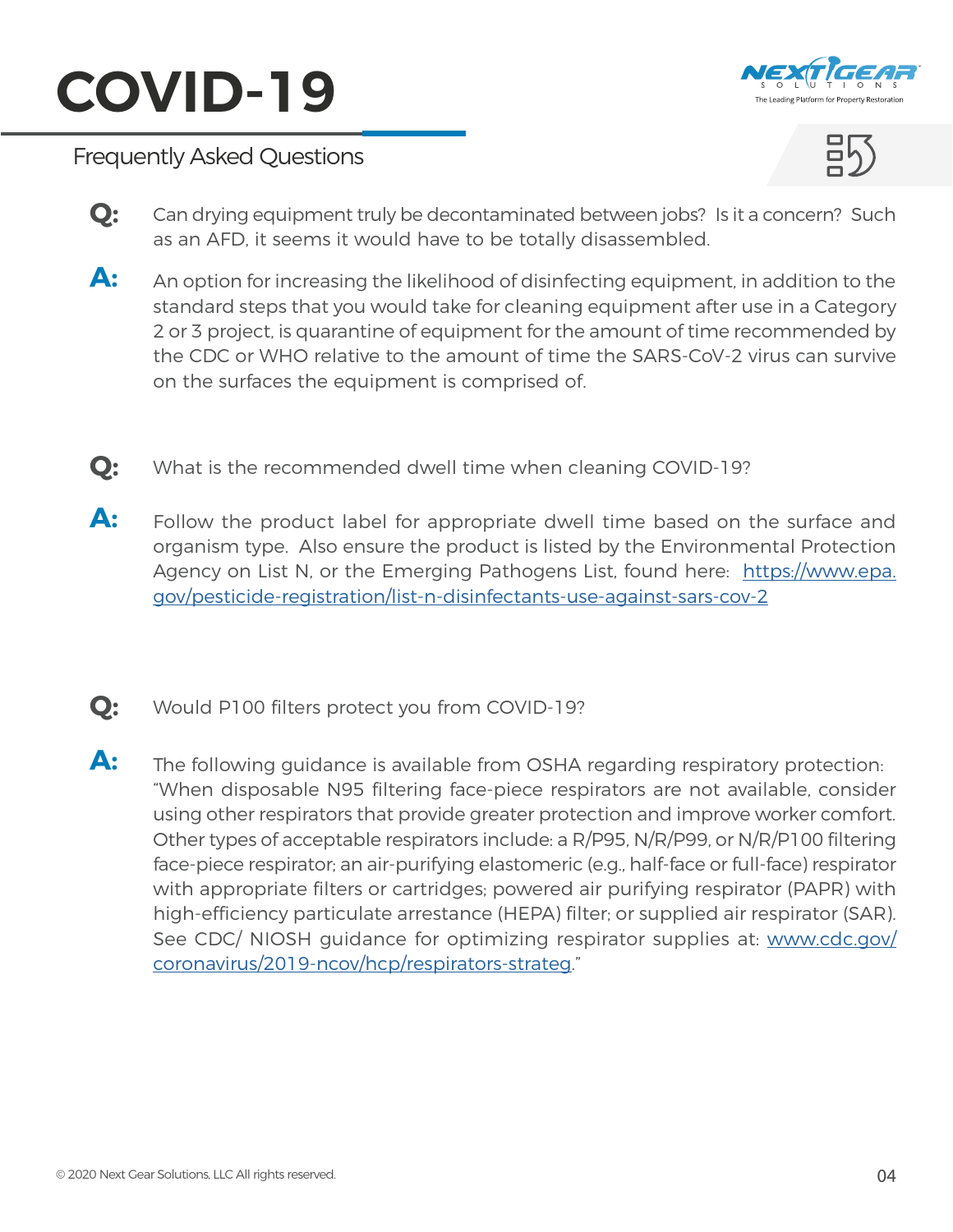



- **Q:** What is your opinion on using Hydroxyl Generators against COVID-19?
- It is critical that any disinfection conducted be done using products that are listed by the Environmental Protection Agency on the Emerging Pathogens List, or List N. You can find the list here: [https://www.epa.gov/pesticide-registration/list-n](https://www.epa.gov/pesticide-registration/list-n-disinfectants-use-against-sars-cov-2)[disinfectants-use-against-sars-cov-2](https://www.epa.gov/pesticide-registration/list-n-disinfectants-use-against-sars-cov-2) **A:**
- Will the insurance industry allow proper funding (paying us a bit more) when we encourage to protect the spread of air flow by using better duct air flow protection? Sometimes closing off the access of their (ducting) and changing their air filters. **Q:**
- We cannot comment on what specific processes an insurer, property owner or other third party will consider necessary. However, it is important to review and follow the available suggestions from the IICRC and RIA in the documents we link to in the Help and Training tab. At present, the services to an HVAC system are not specifically addressed for general emergency service work. It is however addressed in the document that discusses how to assist clients with COVID-19 related concerns. **A:**
- Can you speak to verbiage that we can discuss when asked how long the disinfection process will last? **Q:**
- The duration of a disinfection process is limited to the time the disinfection was completed. Unless otherwise stated on the product label, disinfection will be limited to the pathogens that were present at the time of disinfection. Re-introduction of a contaminant source will likely reintroduce the pathogen to the space (i.e., contaminate the space). **A:**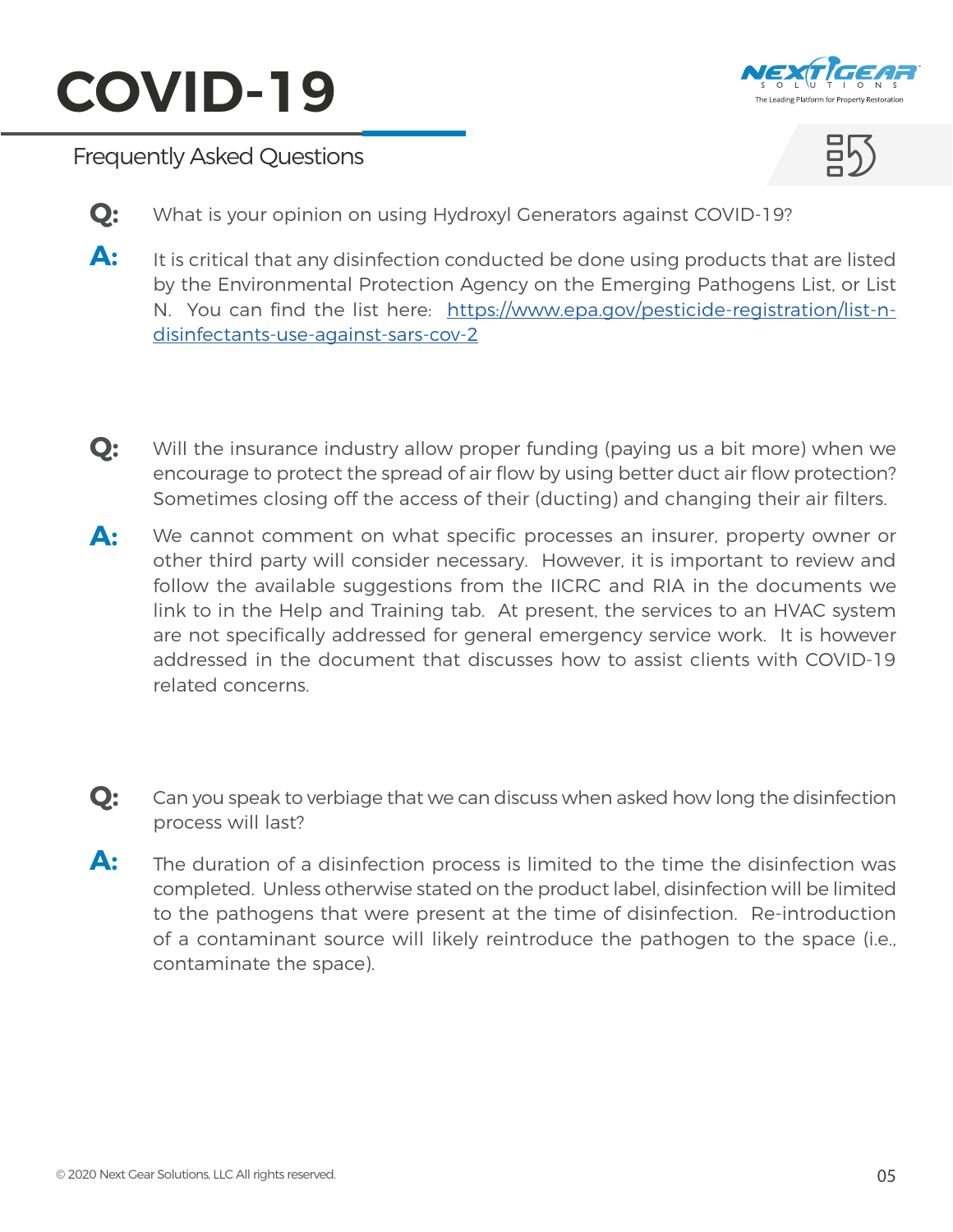





- What protocol are people currently using for COVID-19 disinfection based on what the CDC is saying? **Q:**
- The only industry specific recommendations we are aware of at this time are available in the Preliminary Report for Restoration Contractors Assisting Clients With COVID-19 Concerns, published jointly by the RIA and IICRC. You can find a link to the document in our Help & Training tab. **A:**
- **Q:** Do you have to clean the HVAC system or does the foggers and mist cover that?
- Review the suggestions in the Preliminary Report for Restoration Contractors Assisting Clients With COVID-19 Concerns, published jointly by the RIA and IICRC. You can find a link to the document in our help and training tab. Also review any product that you intend to use to ensure it is listed on the Environmental Protection Agency Emerging Pathogens List, or List N. You can find the list here: [https://www.](https://www.epa.gov/pesticide-registration/list-n-disinfectants-use-against-sars-cov-2) [epa.gov/pesticide-registration/list-n-disinfectants-use-against-sars-cov-2](https://www.epa.gov/pesticide-registration/list-n-disinfectants-use-against-sars-cov-2) **A:**
- **Q:** Does anyone know if ozone will aid in killing the COVID-19 virus?
- Review any product that you intend to use to ensure it is listed on the Environmental Protection Agency Emerging Pathogens List, or List N. You can find the list here: [https://www.epa.gov/pesticide-registration/list-n-disinfectants-use-against-sars-cov-2](https://www.epa.gov/pesticide-registration/list-n-disinfectants-use-against-sars-cov-2 ) **A:**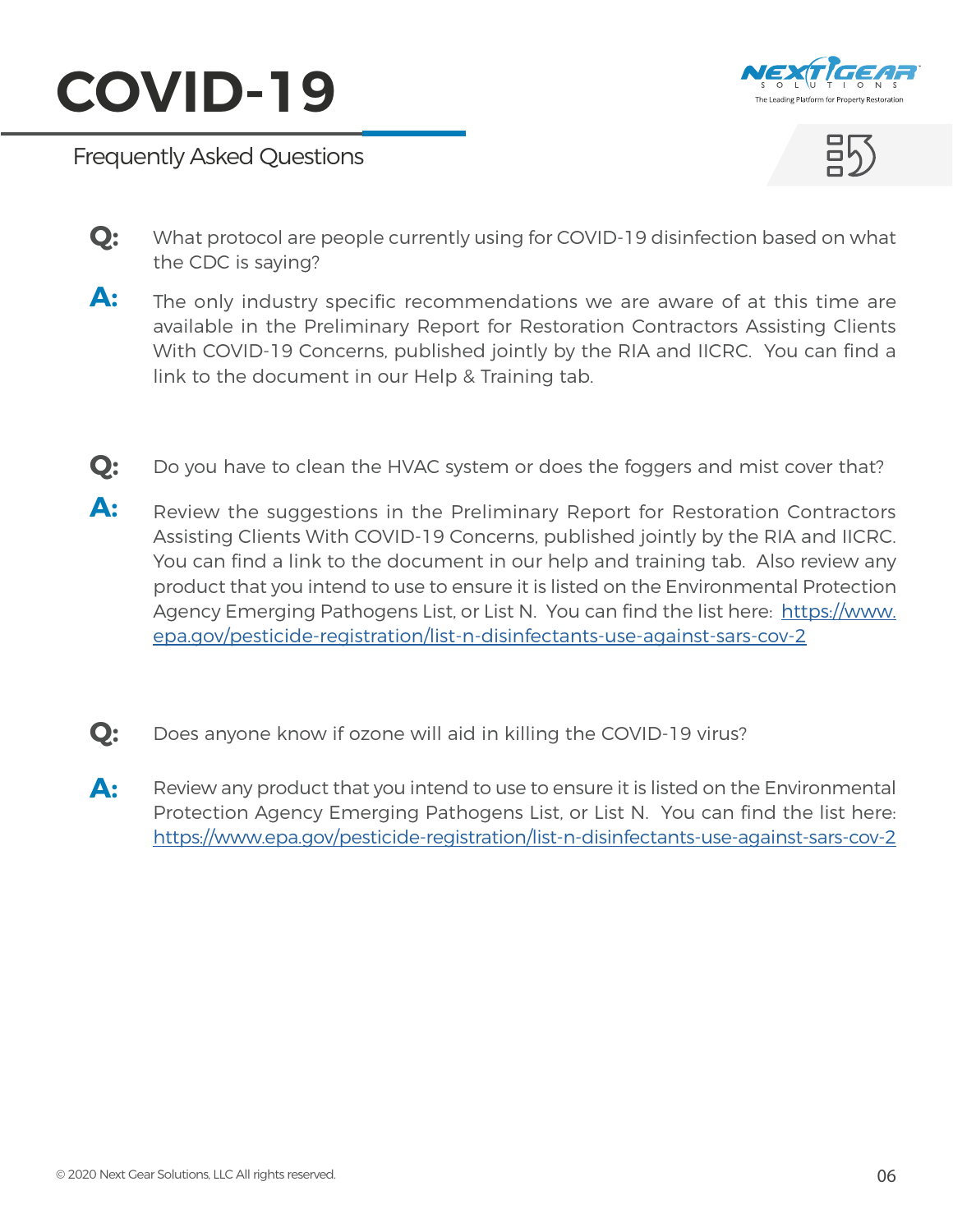





The Next Gear Solutions support specialists are available to help you leverage your company's training to the fullest extent. Simply click the Live Support link on any page or contact us through the channels below.

**Phone:** 1-866-769-7855

**Email:** [support@nextgearsolutions.com](mailto:support%40nextgearsolutions.com?subject=)

#### **Hours:** 24/7

Next Gear also offers free daily training sessions 5 days a week. These sessions will feature a different section of the application each day. The registration links for the training sessions will be emailed to our mailing list of Administrators the week prior to the trainings.